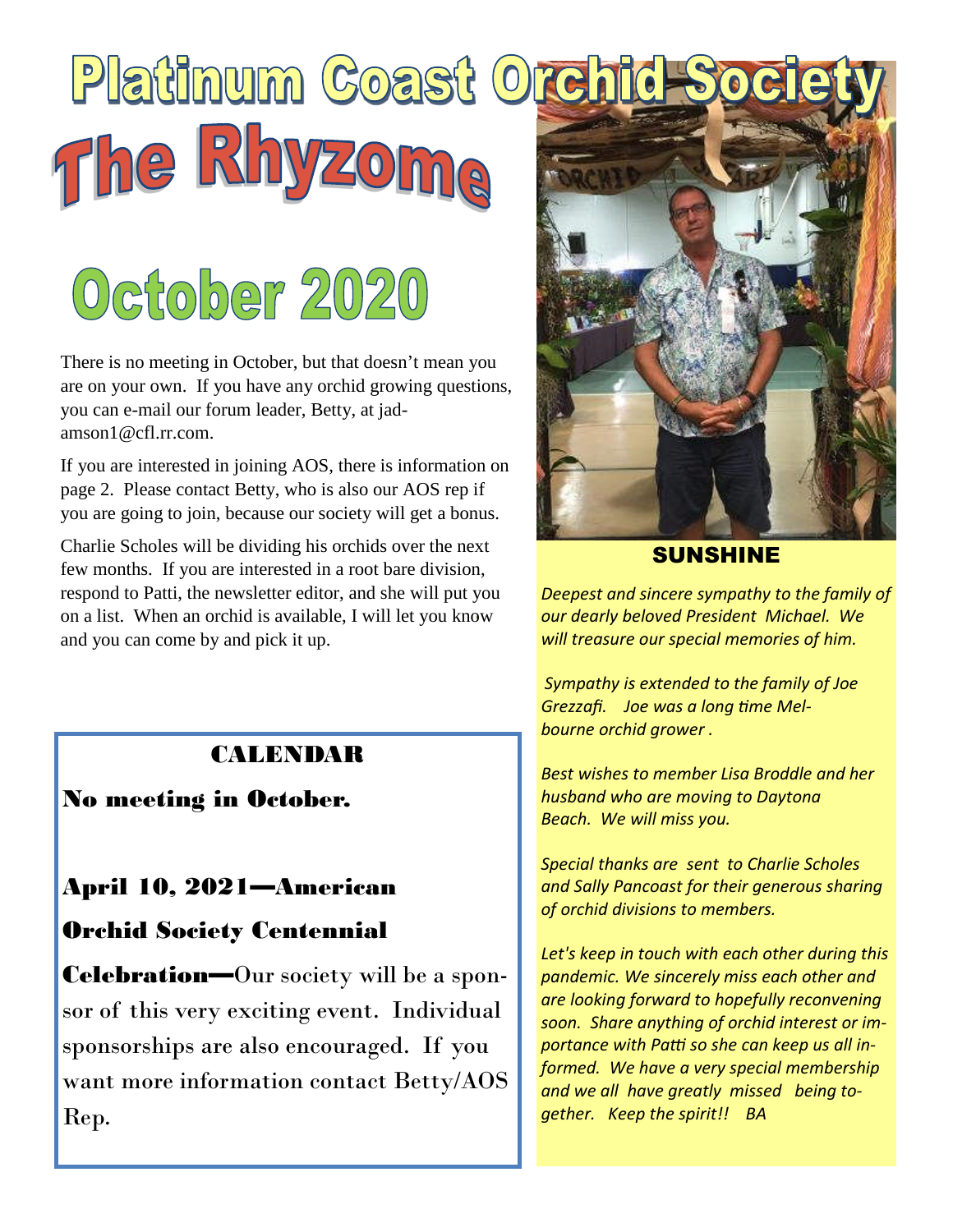## GREAT PLACES FOR MEMBERS TO FIND INFORMATION ON ORCHIDS:

#### 1. Programs—Take notes—someday they will make sense.

- 2. AOS Magazine articles. "Orchids" is available at every meeting for check out.
- 3. Members— Ask longtime members about orchids, but realize that your yard and potting choices are key. We all use trial and error to succeed.
- 4. Internet sites—**www.aos.org**—This AOS site has the answer to almost any question.
- **5.** Rambles at members' homes to help you identify the best way to grow your orchids.
- 6. Our society newsletter is available on platinum coastor chidsociety.org

PCOS is an affiliate of the **American Orchid Society (AOS).** There's an abundance of information on the AOS website. Please visit www.aos.org for articles, advice on growing orchids, and lots of free information.

Ask Betty Adamson for an application if you're interested in joining.

For all current members, remember that your renewal notice will arrive in the Orchid Magazine prior to your month of renewal.

www.aos.org

## Scary Orchid House Stories



Charlie was bringing orchids inside to divide when he came face to face with this threatening but non-poisonous corn snake/rat snake. This is a good reason to check your orchids carefully before bringing them inside.

## OCTOBER SCARY STORY PROJECT

Please send the newsletter editor examples of your scariest orchid story. If possible include photos.

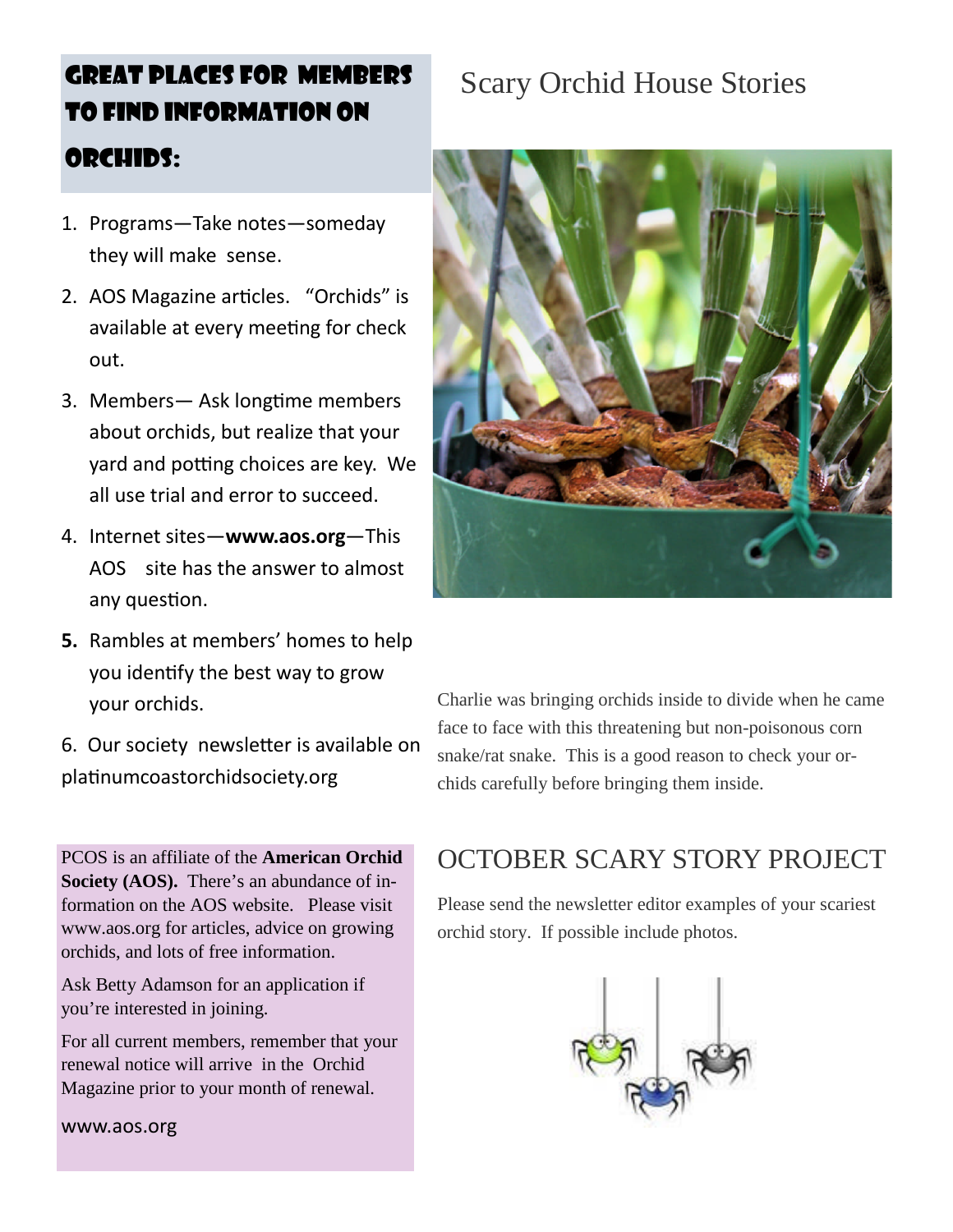## **2020 PCOS OFFICERS & CHAIRMEN**

#### **PRESIDENT**

**Ed Kidder President@PlatinumCoastOrchidSociety.org**

#### **VICE PRESIDENT**

**VP@PlatinumCoastOrchidSociety.org**

**TREASURER Margaret Croucher Treasurer@PlatinumCoastOrchidSociety.org**

**SECRETARY Carolyn Anderson Secretary@PlatinumCoastOrchidSociety.org**

### **DIRECTORS**

**Laura Blackmon (2020) Bert Forbush (2020-2021) Kathy Jacobson (2020) Donna Morris (2020-2021) Peter Pancoast (Past President)**

**PLANT FORUM Betty Adamson MEMBERSHIP Margaret Smith NEWSLETTER EDITOR Patti Scholes SUNSHINE Betty Adamson GREETER Margaret Smith PROGRAMS Ed Kidder PHOTOGRAPHER Charlie Scholes AOS LIAISON Betty Adamson RAFFLE JoAnn Amos WEBMASTER Jody Romanowski AUDIO Laura Blackmon REFRESHMENTS Kathy Jacobson SHOW CHAIR**

**Laura Blackmon**

## **BE PART OF THE TEAM!**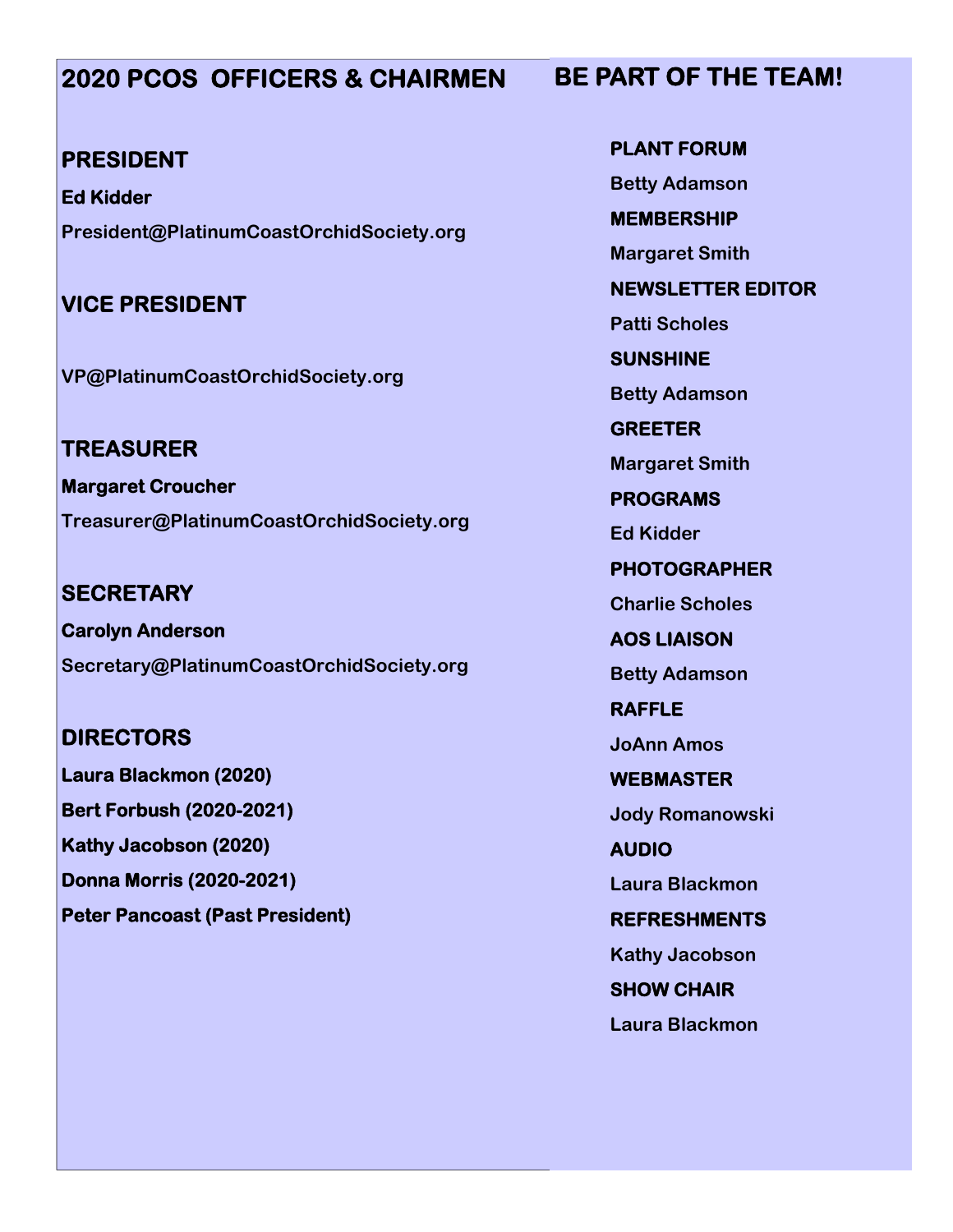## How do I water my orchid?



#### **Use a pencil or wooden skewer to determine whether an orchids needs to be watered.**

Avoid overwatering which leads to the demise of many more orchids than underwatering. Constant wetness will cause the roots to rot, which leaves the plant without a means for taking up nourishment which then causes the leaves to droop and will eventually kill the plant. The classic advice is to water the day before the plant dries out. If you have to let the plant go dry to figure out what a dry plant weighs, it will not kill the plant and will make you a better grower. Another measure is to use the pencil trick (the point of a sharpened pencil, when inserted into the medium, will darken with moisture if the plant has enough water). And, there's always the old standby - put your finger in the mix. If it feels wet, it is wet. If you aren't sure whether it is time to water, wait one more day.

"Evenly moist," while the most commonly given advice on watering, is the least easily explained. Because most plants are grown in plastic containers a good diagnosis is the weight of the plant: heavy - does not need watering; light - does require water. With a little practice, one can easily tell the amount of moisture remaining in the container.

Water your orchid early in the morning. This insures complete water evaporation on the foliage as well as the crown by nightfall. If your home is very warm or has low humidity you will most likely need to water more often. The best place to water your plant is in the kitchen sink. Use lukewarm water (do not use salt softened or distilled water) and water your plant for about 15 seconds and be sure to thoroughly wet the media. Then allow the plant to drain for about 15 minutes. It may appear dry but it has had enough water. After the plants are watered, they should be placed so that the pots do not stand in water. Some people like to place the pots on "humidity trays" or in trays or saucers of gravel or pebbles and water. The pot is placed on the pebbles above the water line. This helps to insure that the base of the pot is not immersed in water, increases humidity for the plant, and provides some air circulation under the pot.

(From AOS website, where a multitude of advice like this is available to all beginners.)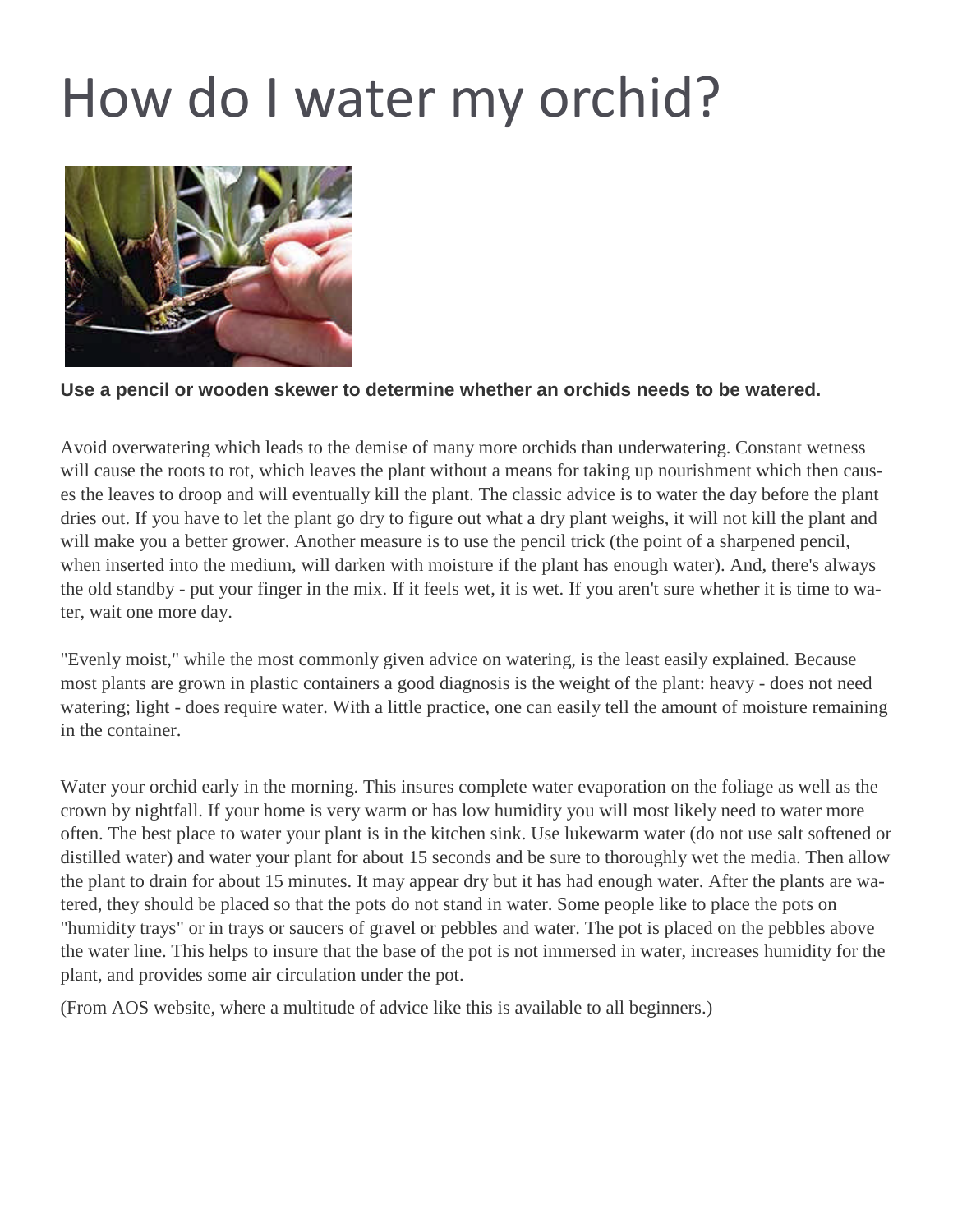OrchidPro is available on the AOS website for members interested in judging ins and outs.

Below is a sample of comparing awards shown in **OrchidPro**. Remember to sign on to aos.org and look for OrchidPro on the drop down menu. Click on any one photo in LATEST AWARDS to read the details, measurements and description for each award. Find out when and where it was exhibited, and the exhibitor for each orchid. While you are there, select OTHER AWARDS button to compare the current award to previously awarded clones. The diversity of orchids seen in the judging system is awe-inspiring. Check in frequently to view the 100 most recent awards. Orchids are a continuing education.



*Dendrobium hekouense* 'Chandra P' AM | AOS (81 points) Award No: 20202290 Date: Sep 13, 2020 Event: California-Sierra Nevada Center Monthly Judging (Sacramento, California)